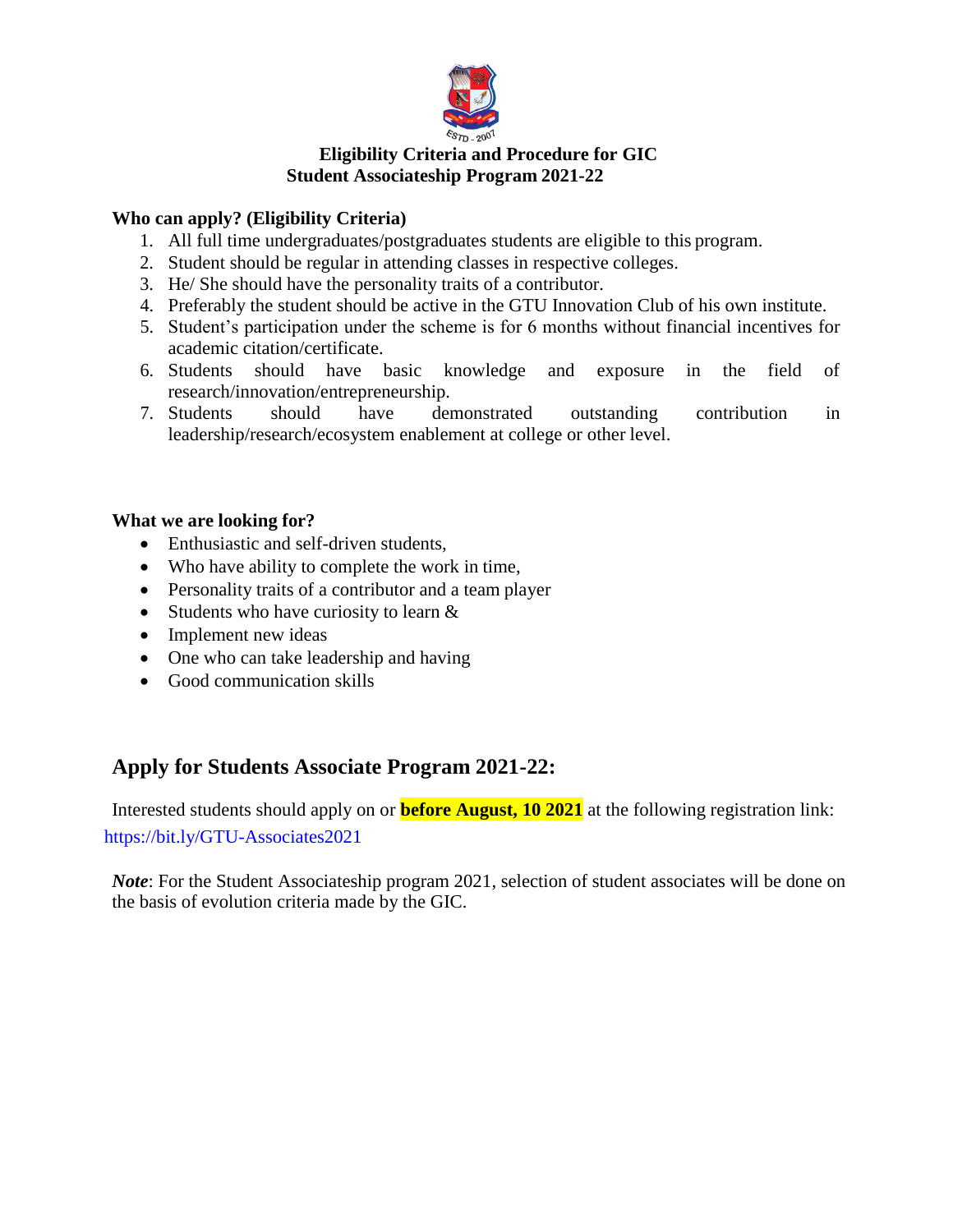## **Frequently Asked Questions (FAQs)**

## **How can I apply for this Associates program?**

Students can apply for this program through the link provided in circular.

## **Who can apply? (Eligibility Criteria)**

- 1. All full time undergraduates/postgraduates students are eligible to this program.
- 2. Student should be regular in attending classes in respective colleges.
- 3. He/ She should have the personality traits of a contributor.
- 4. Preferably the student should be active in the GTU Innovation Club of his own institute.
- 5. Student's participation under the scheme is for 6 months without financial incentives for academic citation/certificate.
- 6. Students should have basic knowledge and exposure in the field of research/innovation/entrepreneurship.
- 7. Students should have demonstrated outstanding contribution in leadership/research/ecosystem enablement at college or other level.

## **What we are looking for?**

- Enthusiastic and self-driven students,
- Who have ability to complete the work on time,
- Personality traits of a contributor and a team player
- Students who have curiosity to learn  $&$  implement new ideas
- One who can take leadership and having Good communication skills

#### **Areas of work**

- 1. Research and policy study and development
- 2. Program design,
- 3. Event management, program execution
- 4. Community engagement
- 5. Documentation and case study development
- 6. IPR
- 7. Design engineering
- 8. IT and communication design (graphics)
- 9. Marketing and social media
- 10. Startup support for disbursing grants (SSIP, NI, DIC, AIC,TBI)

#### **When will I hear about the status of my application?**

As positions are filled, candidates will be notified via phone and e-mail of their status.

#### **Do you have opportunities for MBA's and MCA's?**

Yes. We do look for students who meet our necessary requirements.